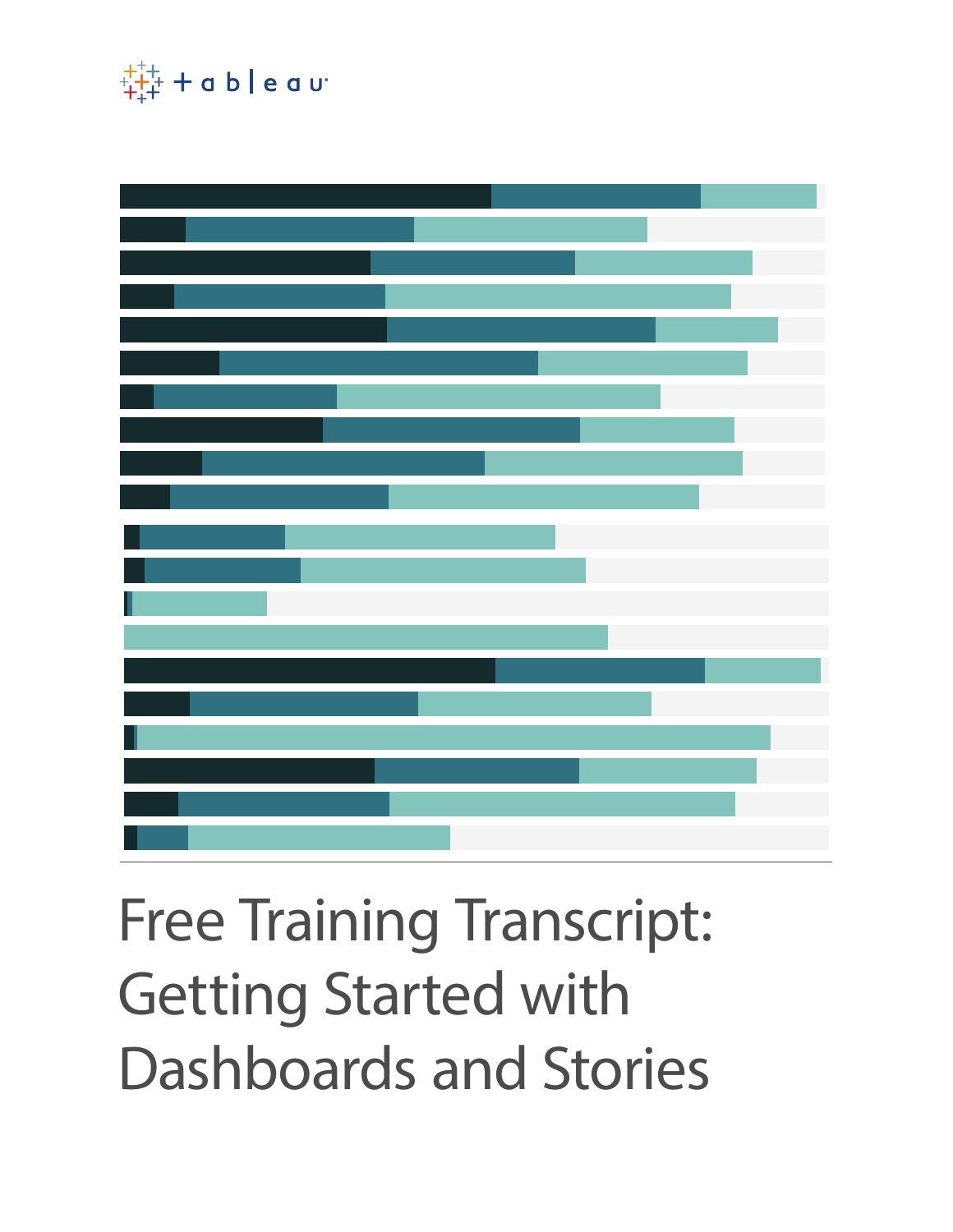Welcome to this getting started video on Dashboards and Stories. You can download the Exercise workbook to follow along in your own copy of Tableau.

#### Dashboards and Stories

Dashboards are a way to present one or more views, often with filters, legends, and interactivity tying the views together. Dashboards can include sheets, text, images, and webpages.

Stories in Tableau are narrated walkthroughs of one or more sheets or dashboards, for example leading the audience through a discovery you made as you were analyzing the data. Each view or dashboard in a story is called a story point.

## Working with Views in Dashboards and Stories

Any view that is brought into a dashboard or story is simply a window to the underlying worksheet. For the most part, changes made on one sheet – whether it's a view or a dashboard, will carry through to the other places that content is in use. Stories have slightly different behavior.

To illustrate how changes ripple through the workbook, we'll execute a series of alterations on this simple scatterplot and see where those changes show.

Once content has been added to a story, it only tracks changes as long as it has been unmodified on the story. Any changes made to content in a story do not reach back and update the underlying content. Dashboards do reach back and update the underlying content.

The details of what we're about to do don't matter so much as the general understanding of when changes will impact other sheets.

First, we'll bring the scatterplot onto the dashboard and story. Go back to the scatterplot and add Category to color. Verify the changes reflect on the dashboard and story. If we're ever on a dashboard or story and we easily want to get back to the specific sheet, it's highlighted on the left and there's a go to sheet icon.

On the scatterplot, uncheck Technology. Verify that the dashboard and story change.